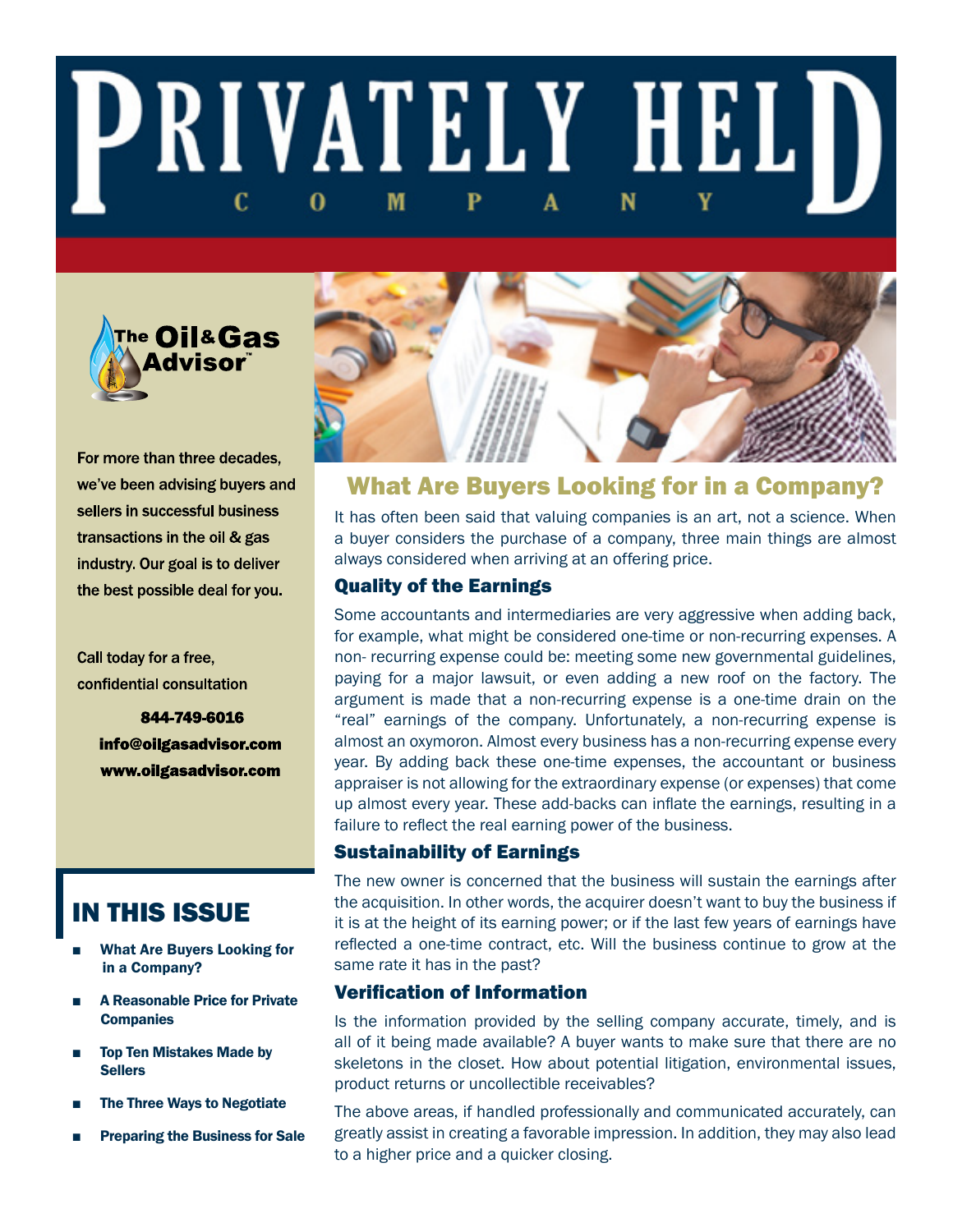# A Reasonable Price for Private Companies

Putting a price on privately-held companies is more complicated than placing a value or price on a publiclyheld one. For one thing, many privately-held businesses do not have audited financial statements; these statements are very expensive and not required. Public companies also have to reveal a lot more about their financial issues and other information than the privately-held ones. This makes digging out information for a privately-held company difficult for a prospective purchaser. So, a seller should gather as much information as possible, and have their accountant put the numbers in a usable format if they are not already.

Another expert has said that when the seller of a privatelyheld company decides to sell, there are four estimates of price or value:

- 1. A value placed on the company by an outside appraiser or expert. This can be either formal or informal.
- 2. The seller's "wish price." This is the price the seller would really like to receive – best case scenario.
- 3. The "go-to-market price" or the actual asking price.
- 4. And, last but not least, the "won't accept less than this price" set by the seller.

The selling price is usually somewhere between the asking price and the bottom-dollar price set by the seller. However, sometimes it is less than all four estimates mentioned above. The ultimate selling price is set by the marketplace, which is usually governed by how badly the seller wants to sell and how badly the buyer wants to buy.

What can a buyer review in assessing the price he or she is willing to pay? The seller should have answers available for all of the pertinent items on the following checklist. The more favorable each item is, the higher the price.

- Stability of Market
- Stability of Historical Earnings
- Cost Savings Post-Purchase
- Minimal Capital Expenditures Required
- Minimal Competitive Threats
- Minimal Alternative Technologies
- Reasonable Market
- Large Market Potential
- Reasonable Existing Market Position
- Solid Distribution Network
- Buyer/Seller Synergy
- Owner or Top Management Willing to Remain
- Product Diversity
- Broad Customer Base
- Non-dependency on Few Suppliers

There may be some additional factors to consider, but this is the type of analysis a buyer should perform. The better the answers to the above benchmarks, the more likely it is that a seller will receive a price between the market value and the "wish" price.

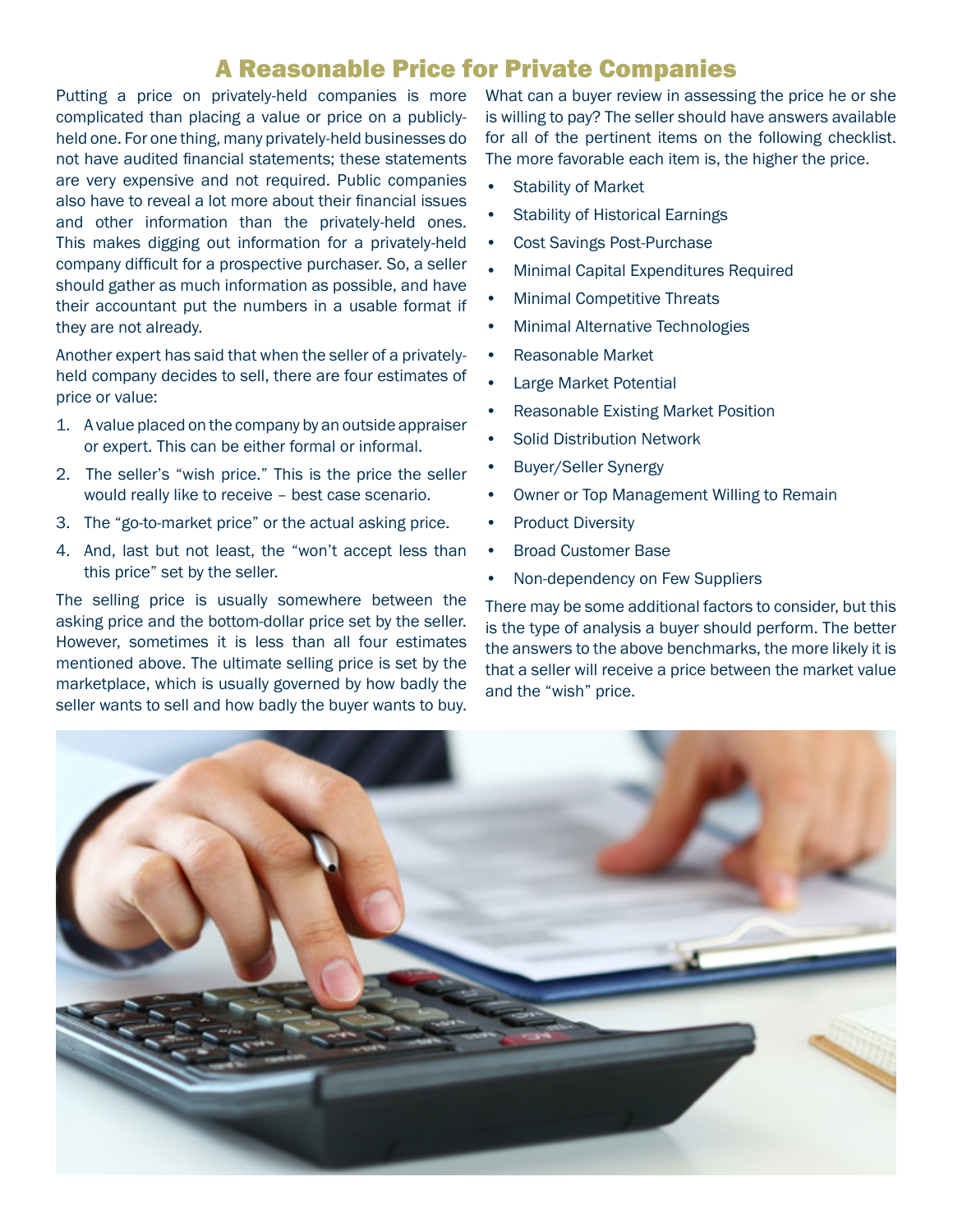

The Three Ways to Negotiate

Basically, there are three major negotiation methods.

- 1. Take it or leave it. A buyer makes an offer or a seller makes a counter-offer –both sides can let the "chips fall where they may."
- 2. Split the difference. The buyer and seller, one or the other, or both, decide to split the difference between what the buyer is willing to offer and what the seller is willing to accept. A real oversimplification, but often used.
- 3. This for that. Both buyer and seller have to find out what is important to each. So many of these important areas are non-monetary and involve personal things such as allowing the owner's son to continue employment with the firm. The buyer may want to move the business.

There is an old adage: "Never negotiate your own deal!" The first thing both sides have to decide on is who will represent them. Will they have their attorney, their intermediary or will they go-it-alone. Intermediaries are a good choice for a seller. They have done it before, are good advocates for their side and they understand the company and the seller.

How do the parties get together in a win-win negotiation? The first step is for both sides to work with their advisors to settle on the price and deal structure positions. Both sides should be able to present their side of these issues. Which is more important price or terms, or non-monetary items?

Information is vital to a buyer. Buyers should keep in

mind that the seller knows more about the business than he or she does. Both buyer and seller need to anticipate what is important to the other and keep that in mind when discussing the deal. Buyer and seller should do due diligence on each other. Both buyer and seller must be able to walk away from a deal that just is not going to work.

Bob Woolf, the famous sports agent said in his book, Friendly Persuasion: My Life as a Negotiator, "I never think of negotiating against anyone. I work with people to come to an agreement. Deals are put together."

#### Top Ten Mistakes Made by Sellers

- 1. Neglecting the day-to-day running of their business since it will sell tomorrow.
- 2. Starting off with too high a price since the price can always be reduced.
- 3. Assuming that confidentiality is a given.
- 4. Failing to plan ahead to sell / deciding to sell impulsively.
- 5. Expecting that the buyers will only want to see last year's P&L.
- 6. Negotiating with only one buyer at a time and letting any other potential buyers wait their turn.
- 7. Having to reduce the price because the sellers want to retire and are not willing to stay with the acquirer for any length of time.
- 8. Not accepting that the structure of the deal is as important as the price.
- 9. Trying to win every point of contention.
- 10. Dragging out the deal and not accepting that time is of the essence.